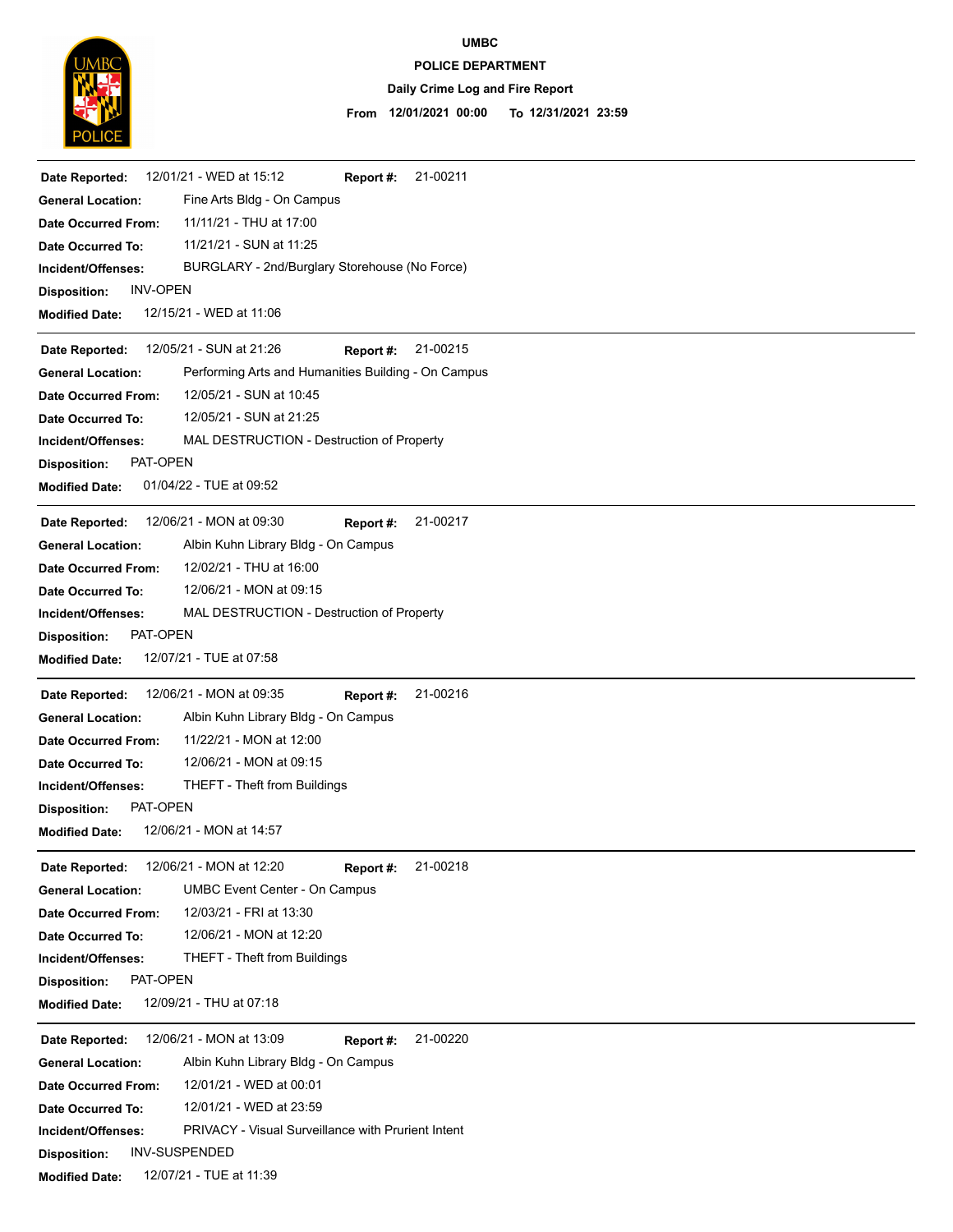

# **UMBC**

### **POLICE DEPARTMENT**

## **Daily Crime Log and Fire Report**

#### **12/01/2021 00:00 To 12/31/2021 23:59 From**

| 12/06/21 - MON at 14:01<br>21-00219<br>Date Reported:<br>Report #:              |
|---------------------------------------------------------------------------------|
| Retriever Activities Center - On Campus<br><b>General Location:</b>             |
| 11/11/21 - THU at 12:00<br><b>Date Occurred From:</b>                           |
| 12/06/21 - MON at 14:00<br>Date Occurred To:                                    |
| <b>THEFT - Theft from Buildings</b><br>Incident/Offenses:                       |
| PAT-OPEN<br><b>Disposition:</b>                                                 |
| 12/14/21 - TUE at 14:44<br><b>Modified Date:</b>                                |
| 12/08/21 - WED at 10:41<br>21-00223<br>Date Reported:<br>Report #:              |
| Meyerhoff Chemistry Bldg - On Campus<br><b>General Location:</b>                |
| 12/08/21 - WED at 01:49<br><b>Date Occurred From:</b>                           |
| 12/08/21 - WED at 10:40<br>Date Occurred To:                                    |
| MAL DESTRUCTION - Destruction of Property<br>Incident/Offenses:                 |
| PAT-SUSPENDED<br><b>Disposition:</b>                                            |
| 12/14/21 - TUE at 13:03<br><b>Modified Date:</b>                                |
| 12/13/21 - MON at 03:05<br>21-00226<br>Date Reported:<br>Report #:              |
| Lot 3 (Old 5&12) - On Campus<br><b>General Location:</b>                        |
| 12/13/21 - MON at 01:55<br><b>Date Occurred From:</b>                           |
| 12/13/21 - MON at 02:50<br>Date Occurred To:                                    |
| RAPE - Rape 2nd Degree<br>Incident/Offenses:                                    |
| PAT-OPEN<br><b>Disposition:</b>                                                 |
| 12/13/21 - MON at 14:06<br><b>Modified Date:</b>                                |
| 12/16/21 - THU at 03:56<br>21-00228<br>Date Reported:<br>Report #:              |
| Albin Kuhn Library Bldg - On Campus<br><b>General Location:</b>                 |
| 12/16/21 - THU at 03:56<br><b>Date Occurred From:</b>                           |
| 12/16/21 - THU at 05:41<br><b>Date Occurred To:</b>                             |
| ARSON - Arson-Second Degree<br>Incident/Offenses:                               |
| PAT-OPEN<br><b>Disposition:</b>                                                 |
| 01/04/22 - TUE at 10:11<br><b>Modified Date:</b>                                |
| 12/16/21 - THU at 09:42<br>21-00229<br>Date Reported:<br>Report #:              |
| Sondheim Hall SS - On Campus<br><b>General Location:</b>                        |
| 12/15/21 - WED at 13:30<br>Date Occurred From:                                  |
| 12/16/21 - THU at 09:30<br><b>Date Occurred To:</b>                             |
| BURGLARY - 2nd/Burglary Storehouse (Forcible)<br>Incident/Offenses:             |
| PAT-OPEN<br><b>Disposition:</b>                                                 |
| 12/17/21 - FRI at 13:11<br><b>Modified Date:</b>                                |
| 12/16/21 - THU at 14:24<br>21-00230<br>Report #:<br>Date Reported:              |
| Performing Arts and Humanities Building - On Campus<br><b>General Location:</b> |
| 12/16/21 - THU at 14:09<br><b>Date Occurred From:</b>                           |
| 12/16/21 - THU at 14:09<br>Date Occurred To:                                    |
| MAL DESTRUCTION - Destruction of Property<br>Incident/Offenses:                 |
| PAT-OPEN<br><b>Disposition:</b>                                                 |
| 12/17/21 - FRI at 14:24<br><b>Modified Date:</b>                                |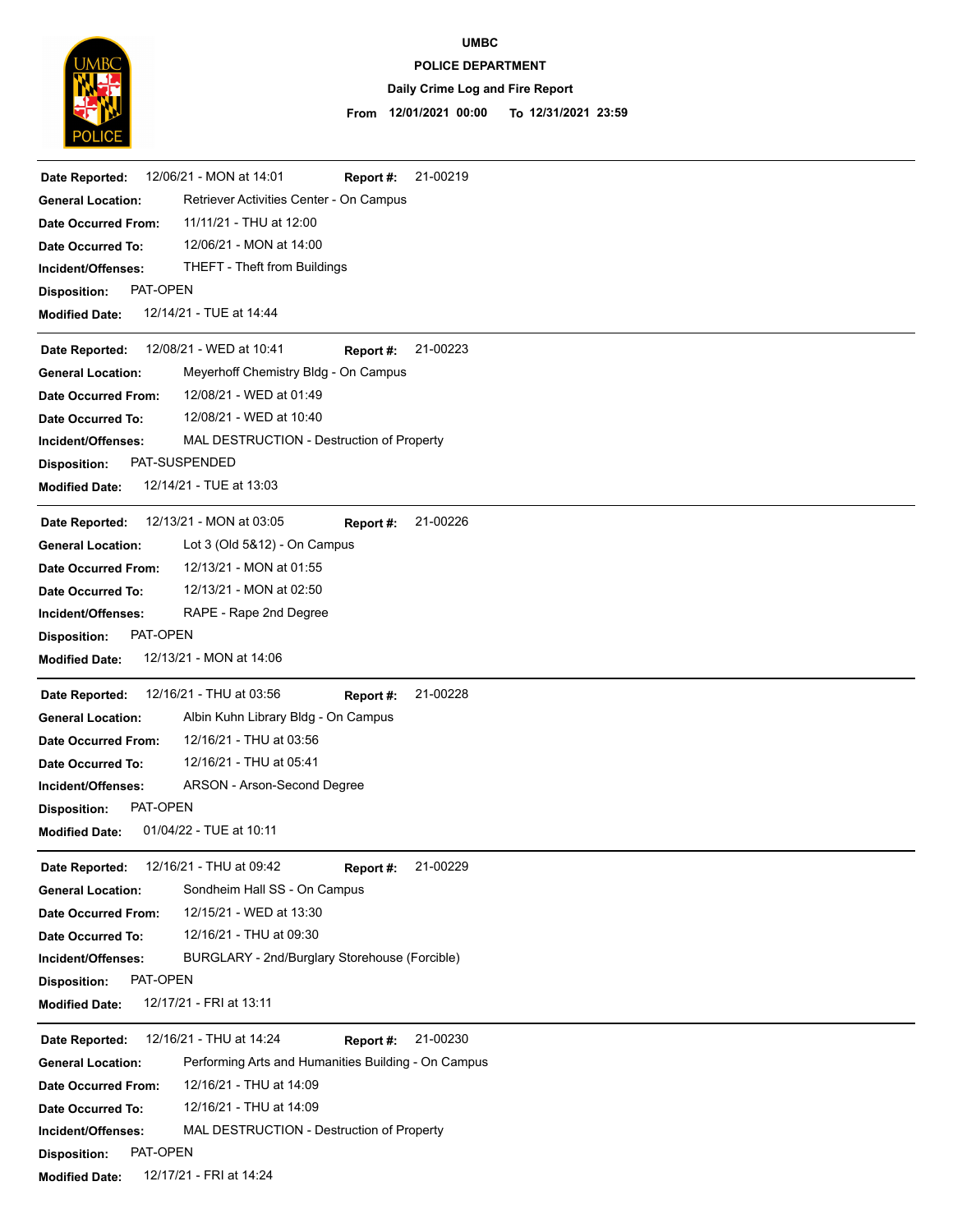

# **UMBC**

### **POLICE DEPARTMENT**

## **Daily Crime Log and Fire Report**

#### **12/01/2021 00:00 To 12/31/2021 23:59 From**

| Date Reported:                  | 12/17/21 - FRI at 10:45<br>21-00233<br>Report #:    |
|---------------------------------|-----------------------------------------------------|
| <b>General Location:</b>        | <b>UMBC Event Center - On Campus</b>                |
| <b>Date Occurred From:</b>      | 12/16/21 - THU at 13:30                             |
| Date Occurred To:               | 12/17/21 - FRI at 09:45                             |
| Incident/Offenses:              | THEFT - Theft from Buildings                        |
| PAT-OPEN<br><b>Disposition:</b> |                                                     |
| <b>Modified Date:</b>           | 12/17/21 - FRI at 13:58                             |
| Date Reported:                  | 12/17/21 - FRI at 15:51<br>21-00235<br>Report #:    |
| <b>General Location:</b>        | Retriever Activities Center - On Campus             |
| <b>Date Occurred From:</b>      | 11/22/21 - MON at 19:30                             |
| Date Occurred To:               | 12/06/21 - MON at 11:00                             |
| Incident/Offenses:              | <b>THEFT - Theft from Buildings</b>                 |
| PAT-OPEN<br><b>Disposition:</b> |                                                     |
| <b>Modified Date:</b>           | 12/17/21 - FRI at 18:28                             |
| Date Reported:                  | 12/19/21 - SUN at 19:38<br>21-00238<br>Report #:    |
| <b>General Location:</b>        | Meyerhoff Chemistry Bldg - On Campus                |
| <b>Date Occurred From:</b>      | 12/19/21 - SUN at 19:38                             |
| Date Occurred To:               | 12/19/21 - SUN at 20:54                             |
| Incident/Offenses:              | ARSON - Arson-Second Degree                         |
| PAT-OPEN<br><b>Disposition:</b> |                                                     |
| <b>Modified Date:</b>           | 12/21/21 - TUE at 12:40                             |
| Date Reported:                  | 12/19/21 - SUN at 21:25<br>21-00239<br>Report #:    |
| <b>General Location:</b>        | Albin Kuhn Library Bldg - On Campus                 |
| <b>Date Occurred From:</b>      | 12/19/21 - SUN at 21:25                             |
| Date Occurred To:               | 12/20/21 - MON at 22:40                             |
| Incident/Offenses:              | ARSON - Arson-Second Degree                         |
| PAT-OPEN<br><b>Disposition:</b> |                                                     |
| <b>Modified Date:</b>           | 12/21/21 - TUE at 19:29                             |
| Date Reported:                  | 12/20/21 - MON at 01:18<br>21-00240<br>Report #:    |
| <b>General Location:</b>        | Erickson Hall - On Campus - Residential Facility    |
| Date Occurred From:             | 12/20/21 - MON at 00:30                             |
| Date Occurred To:               | 12/20/21 - MON at 01:45                             |
| Incident/Offenses:              | <b>EXTORTION - Extortion / Blackmail</b>            |
| PAT-OPEN<br><b>Disposition:</b> |                                                     |
| <b>Modified Date:</b>           | 12/20/21 - MON at 03:37                             |
| Date Reported:                  | 21-00241<br>12/20/21 - MON at 14:22<br>Report #:    |
| <b>General Location:</b>        | Performing Arts and Humanities Building - On Campus |
| <b>Date Occurred From:</b>      | 12/15/21 - WED at 14:00                             |
| Date Occurred To:               | 12/20/21 - MON at 14:42                             |
| Incident/Offenses:              | MAL DESTRUCTION - Destruction of Property           |
| <b>Disposition:</b>             |                                                     |

**Modified Date:** 12/29/21 - WED at 07:45